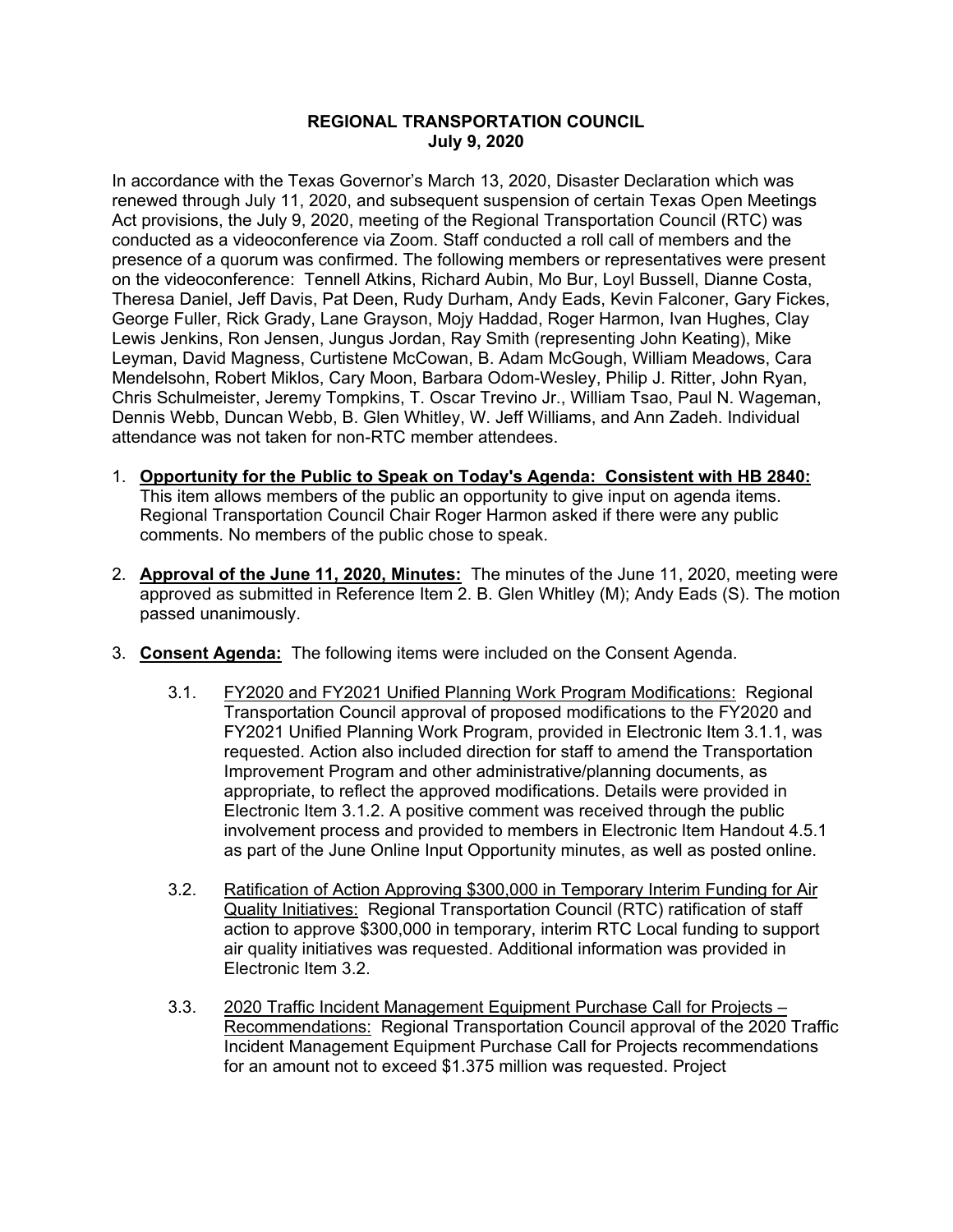recommendation tables were provided in Electronic Item 3.3.1 and the presentation was provided in Electronic Item 3.3.2.

A motion was made to approve the items on the Consent Agenda. Curtistene McCowan (M); Dianne Costa (S). The motion passed unanimously.

4. **Orientation to the Agenda/Director of Transportation Report:** Michael Morris welcomed new members of the Regional Transportation Council (RTC). In addition, he discussed the passing of former RTC member John Monaco. He also provided follow-up information to questions asked by members at the June 11, 2020, meeting. On the SH 360/SH 161 Connector, the North Texas Tollway Authority (NTTA) has the lead on the project. It is moving ahead on all projects under construction and will monitor its revenue stream to determine when to focus on new projects. B. Glen Whitley thanked staff for the follow up and requested that the project remain a priority for NTTA. Regarding progress on the IH 30 project from Linkcrest to IH 820, the project is slotted for 2023 and the Texas Department of Transportation (TxDOT) is working to advance the project sooner. Mr. Morris reviewed additional items on the Director of Transportation report. He thanked members for their support on the Dallas to Houston high-speed rail project. In addition, he noted that North Central Texas Council of Governments staff would be providing comment on the TxDOT 2021 Unified Transportation Program. A letter of support to the Texas Transportation Commission on the Fort Worth to Laredo High-Speed Transportation Study was provided in Electronic Item 4.1. The State plan for high-speed rail was highlighted. The remaining items were not presented. The Trail of the Month Video item was postponed at the March 12, 2020, meeting and will remain postponed. Electronic Item 4.2 contained the latest auto occupancy/high-occupancy vehicle quarterly subsidy report. Details on future updates to federal performances measures was provided in Electronic Item 4.3. Dallas-Fort Worth Clean Cities upcoming events were provided at [https://www.dfwcleancities.org/dfw-clean](https://www.dfwcleancities.org/dfw-clean-cities-meetings)[cities-meetings](https://www.dfwcleancities.org/dfw-clean-cities-meetings) and current air quality funding opportunities for vehicles were provided at [https://www.nctcog.org/trans/quality/air/funding-and-resources/fundingvehicle.](https://www.nctcog.org/trans/quality/air/funding-and-resources/fundingvehicle) Electronic Item 4.4 contains the latest status report on ozone. The North Central Texas Council of Governments was recently featured on SmartWay Affiliate in Action. Details are available at [https://www.epa.gov/smartway/smartway-affiliates-action.](https://www.epa.gov/smartway/smartway-affiliates-action) In addition, details regarding Clean Air Action Day, August 5, 2020, are available at [www.airnorthtexas.org/](http://www.airnorthtexas.org/socialdistancing) [socialdistancing.](http://www.airnorthtexas.org/socialdistancing) June online input opportunity minutes were provided in Electronic Item 4.5, the public comments report in Electronic Item 4.6, and news articles in Electronic Item 4.7.

## 5. **Regional Transportation Council Policy Position Establishing Guidelines for**

**Ratification Actions:** Michael Morris highlighted a potential opportunity for the region to host the National Hockey League (NHL) Hub City Tournament discussed at the June 11, 2020 Regional Transportation Council (RTC) meeting. At the meeting members were asked to support interim authority to fund transportation elements of the bid, with ratification requested at today's meeting. The letter of commitment provided to the Dallas Stars as part of the effort was provided in Electronic Item 5.1. The NHL did not select the Dallas-Fort Worth region as one of the host sites. However, he noted staff believed it is important to formalize a policy for ratification actions outside of the Transportation Improvement Program modification process. The proposed policy provided in Electronic Item 5.2, P20-02, establishes guidelines for instances when an emergency or time-sensitive item must be implemented prior to the ability for staff to request official RTC approval. It is anticipated that the provision would be used rarely. Specific guidelines define that projects or initiatives would be lower cost, likely less than \$5 million, with projects over this dollar amount requiring the Chair to call a special meeting of the RTC. Instances would occur infrequently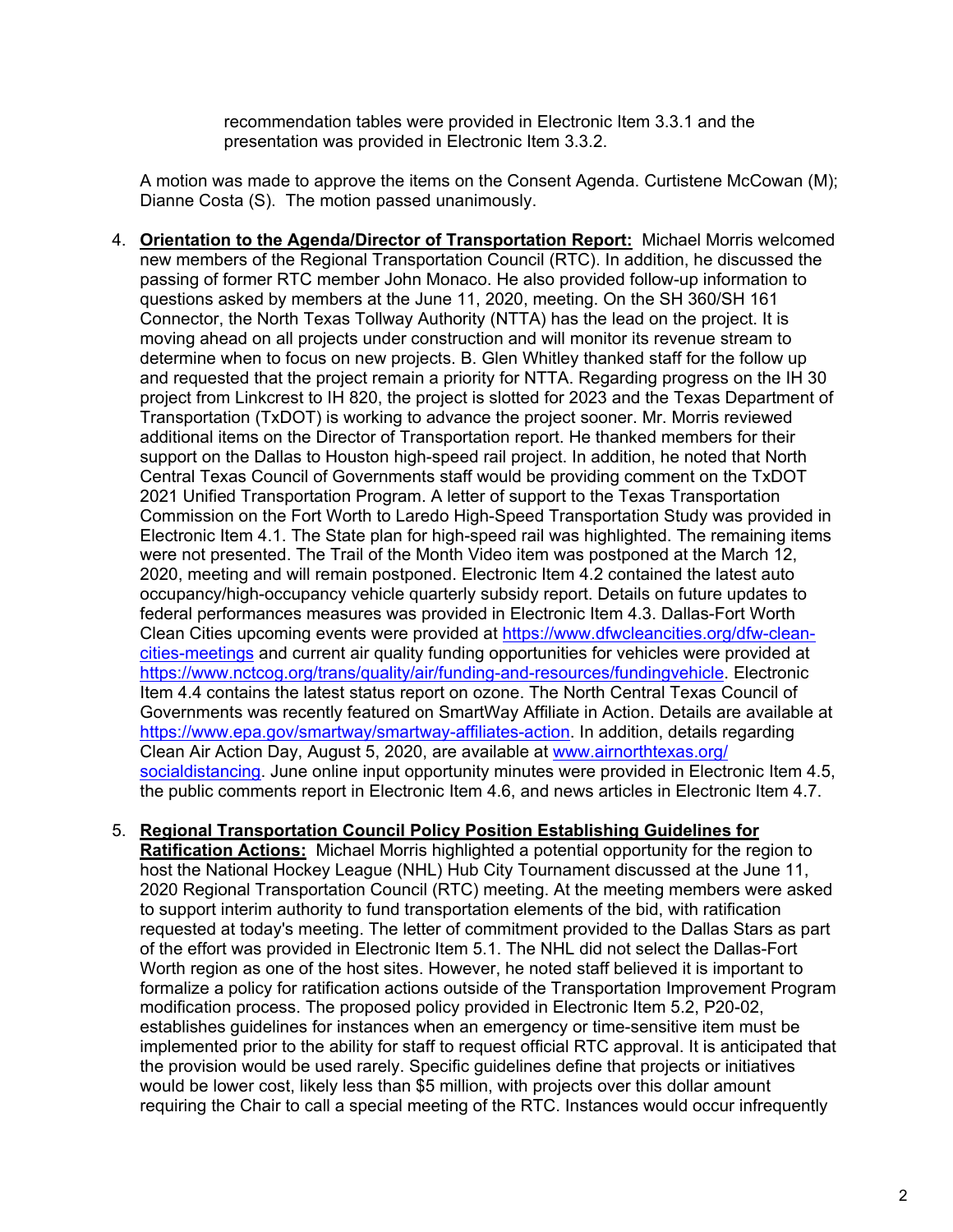and would require approval by the North Central Texas Council of Governments (NCTCOG) Transportation Director, who would notify the RTC Chair. The item would need to be placed on the next scheduled meeting of the RTC for ratification. If an item is not ratified, staff would be required to outline the implications from the lack of action. To minimize complications related to federal funds, the use of RTC Local funds for emergency purposes would be encouraged. Curtistene McCowan asked if it would be prudent to cap the dollar amount before a special meeting would need to be called. Mr. Morris noted that staff used the term "most likely less than \$5 million" to allow flexibility. A motion was made to approve P20-02, Regional Transportation Council Policy Position Establishing Guidelines for Ratification Actions, as provided in Electronic Item 5.2. Theresa Daniel (M); Dianne Costa (S). The motion passed unanimously.

6. **Changing Mobility: Data, Insights, and Delivering Innovative Projects During COVID Recovery:** Michael Morris provided an update on performance metrics to help understand the impacts of COVID-19 to the transportation system. Four policy metrics were highlighted: 1) travel behavior response to COVID-19, 2) financial implications to traditional revenue sources, 3) benefits of travel responses to areas of Regional Transportation Council (RTC) responsibility and how we preserve those, and 4) prioritization of infrastructure improvements that offset unemployment increases and utilize lower costs. The first policy metric, travel behavior response to COVID-19, was discussed and specific data for freeway volumes, average speeds, crashes and fatalities, transit ridership, enplanements, and bicycle/pedestrian counts were highlighted. Freeway volumes have increased in recent weeks and are currently approximately 20 percent lower than pre COVID-19 restrictions. Bicycle and pedestrian activity are up approximately 65 percent. Toll tag transactions are currently down by approximately 40 percent, which is an improvement. Transit ridership is increasing, as well as airport passengers, which was previously down by approximately 98 percent. Presentations slides with additional details were emailed to members, as well as posted on the RTC website. The second policy metric is the financial implications to traditional revenue sources. Reductions in vehicles sales tax, motor vehicles sales and use, and motor fuel tax were highlighted, all of which have experienced significant reductions. He noted this is one reason the RTC believes the Texas Transportation Commission will not have the revenues anticipated for the Unified Transportation Program. Also discussed was the reduction in the North Texas Tollway Authority's toll transactions, as well as express lane transactions. Staff will continue to monitor data from projects in the region with associated TIFIA loans. Data from the GoCarma application was also highlighted. Policy metric three is the benefits of travel behavior responses, and staff is focused on the benefits to air quality. He stressed the importance of developing policies to take advantage of some of the behaviors that have had positive impacts in the region. With the reduction in emissions levels due to lower vehicle travel, the region's ozone season is more positive than normal, although it is currently not as improved as expected. The idea that a State Implementation Plan can be developed that focuses on urban regions as a way to come into compliance of the ozone standard is no longer the correct assumption, as seen by the fact that ozone exceedances have still occurred despite a 40-50 percent reduction in roadway travel. He noted this will be a topic that will be brought back before the RTC and the State. The final metric is how the RTC can use innovation to advance projects. Examples include high-speed rail investment between Dallas and Houston and the advancement of the environmental document for high-speed technology between Dallas and Fort Worth. Other candidate projects include the next phase of the Hyperloop Certification Center, autonomous transit, freeway induction loops, SH 183 improvements by the private sector, and the Y Connector. In addition, the COVID-19 #00X Program is an effort to document the advancement of smaller projects the region moves forward with through innovation. Projects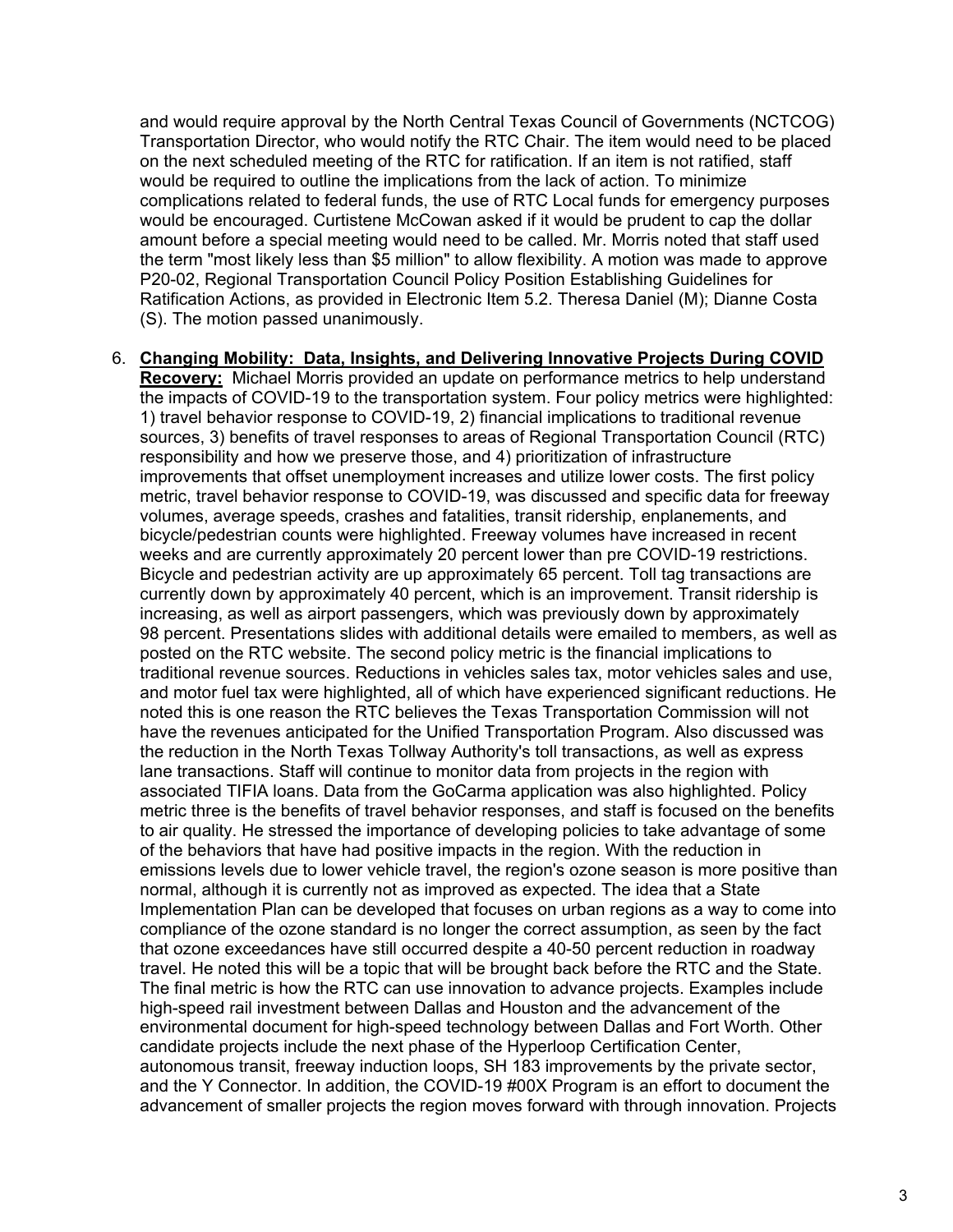documented to date were highlighted. Mr. Morris noted that future reports will highlight the differences in new data and efforts as staff works to understand transportation behaviors, financial implications, and benefits that can be sustained into the future.

Dianne Costa discussed the transportation issues related to COVID-19 and the major impacts on transit ridership, developments, small businesses, major employment centers, school districts, and others. She noted the near-term plan seems to be the biggest struggle for the Denton County Transportation Authority (DCTA) as it works to prepare for its response when activity increases. In addition, she discussed a return to work survey conducted by DC Metro questioning employers and employees to help it develop plans for increasing levels of rail and bus service in the DC region. The survey is confidential and includes questions related to employee telework, current employee travel patterns, employer in-office work schedules, and others. She noted she believes a similar survey in the Dallas-Fort Worth region would be beneficial to DCTA as well as business, universities, cities, counties, and school districts to help plan for appropriate responses in the next 90-120 days. She requested input from members regarding potential benefits of a similar survey. Mr. Morris discussed the challenges of a survey due to the ever-changing elements of the COVID-19 environment and that a continuous survey would likely provide more benefit and help identify changes that result from the stochastic set of circumstances. Ms. Costa agreed that such a survey could be challenging but that questions could request future planning options being considered. In addition, she noted that the North Central Texas Council of Governments would likely be the best organization to lead such a survey. RTC Secretary Theresa Daniel asked if the request is part of the data already being collected by staff. Mr. Morris noted that staff is currently collecting data from observed actions, but that the survey would be directed at individuals and agencies to determine future activities/plans. He added staff will need time to consider the elements of the request and bring information back to the RTC for approval. RTC Secretary Ann Zadeh discussed the delivery of innovative projects during COVID-19 recovery and the importance that the innovative projects should help the region not only return to normal, but also continue some of the actions that resulted in positive benefits within the region for air quality and congestion. If Ms. Costa is asking for a way to collect information to deliver projects that will encourage people not to just go back to the previous behaviors but to continue some of the behaviors that resulted in benefits, then questions addressing options that will help the region with air quality and congestion should be included. She suggested that experts should look for options to use roadways in the future that are more multimodal and that help with air quality and congestion. Mr. Morris clarified the Ms. Costa is asking for a survey that helps plan for future service improvements as ridership increases based on what institutions such as universities are planning in the near future. The request from Ms. Zadeh is to ensure that the region does not return to some of the past behaviors that produce negative air quality and congestion outcomes. Ms. Costa noted she believed the survey could present options that help the region to start thinking differently. Mr. Morris noted staff would work with Ms. Costa on the details of her request, as well as others who are interested. Details will be presented to the RTC in the future.

7. **Congestion Management Process Update:** Natalie Bettger provided an update on efforts underway to update the region's Congestion Management Process (CMP). The CMP is a federally mandated planning document required for urbanized areas with populations exceeding 200,000. Unlike other planning documents, there is not a mandated cycle update and the current CMP was last updated in 2013. The purpose of the CMP is to reduce the amount of roadway capacity that is added to the transportation system by implementing other strategies such as demand reduction, traffic operational improvements, public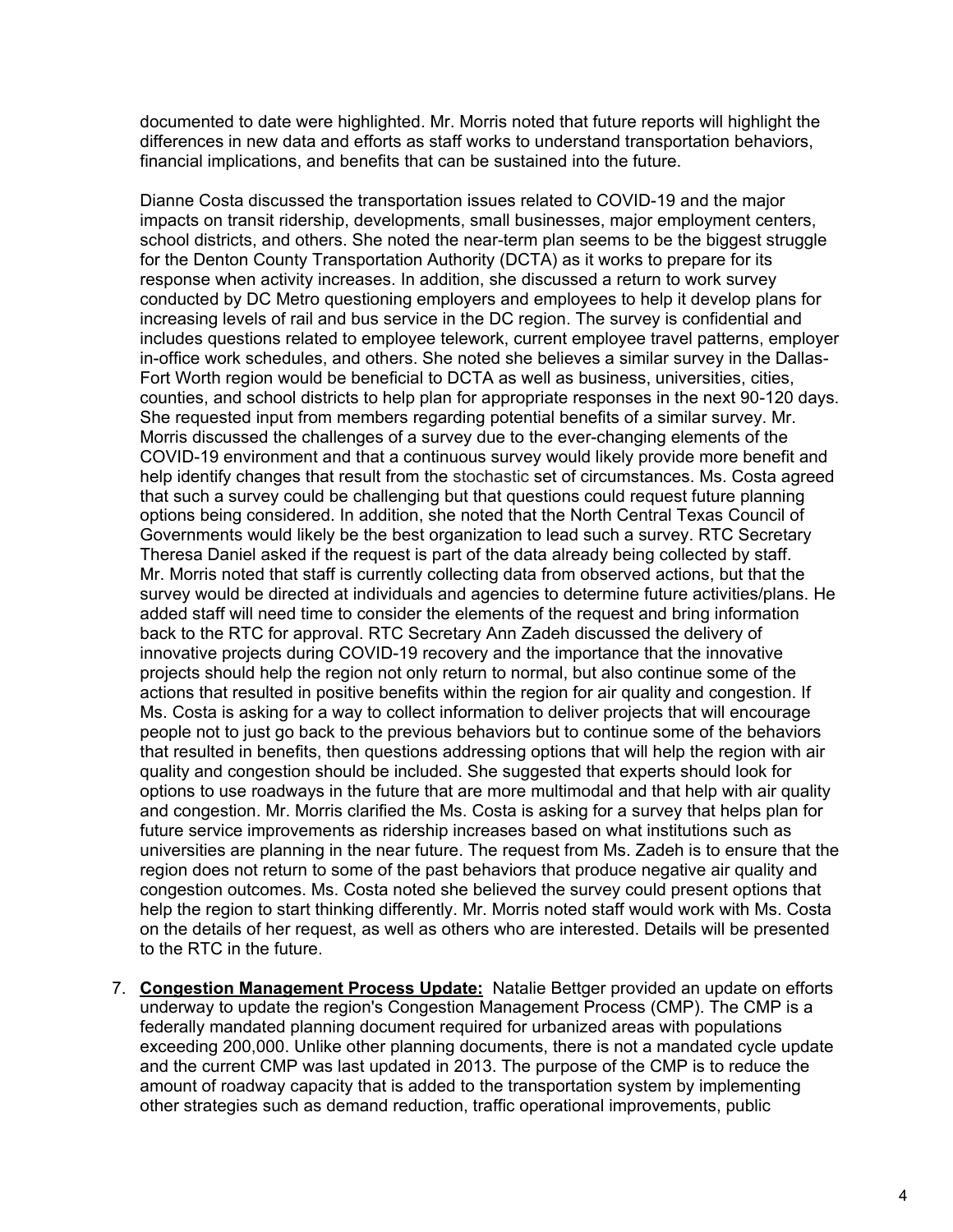transportation improvements, and others with capacity added as a last resort. Projects adding single occupant vehicle capacity must be evaluated and comply with the CMP by integrating congestion management strategies. The eight-step process to develop the CMP was highlighted and details were provided in Electronic Item 7. Regional goals and objectives of the CMP are consistent with those of the Metropolitan Transportation Plan (MTP) and as strategies are identified they are programmed into the Transportation Improvement Program and implemented. The strategies are then evaluated for effectiveness and the results are then fed back into the performance measures, as well as recommendations for the MTP plan. During the evaluation process, there are four main criteria for identifying deficiencies within corridors: 1) recurring congestion, 2) safety, 3) nonrecurring congestion, and 4) pavement and bridge condition. In addition, staff conducts a corridor asset inventory to determine available roadway capacity, non-roadway capacity, and operational assets in the corridor. Corridors are then evaluated to determine if they need improvement or if they meet the needs of the corridor/are under construction. For those with deficiencies, staff identifies areas of deficiencies and selects strategies to help alleviate the congestion on the corridor. Staff also reviews performance measures after a strategy is implemented, often in comparison to performance before implementation, to better assess and understand the benefits of the identified strategies that may be applicable in other corridors. Ms. Bettger highlighted the schedule for the CMP update which includes a proposed Surface Transportation Technical Committee workshop in the fall, additional information presented in November, and a request for action by the Regional Transportation Council in December. Feedback on the process was requested.

8. **Transit-Oriented Development Parking Study:** Karla Weaver presented information on the Transit-Oriented Development (TOD) parking utilization and management study that was completed in 2019 as part of a TOD Planning Pilot. Approximately \$1.75 from the Federal Transit Administration grant was received and the North Central Texas Council of Governments (NCTCOG) partnered with Dallas Area Rapid Transit (DART) and the Cities of Dallas, Richardson, Plano, and Garland. The pilot looked at three main components, including parking. The goal of the effort was to increase transit-oriented development and ridership in the identified corridors, and as part of the process a series of parking tools and an interactive website was developed as a resource for communities. Parking challenges, particularly around TOD, were highlighted. Parking, especially around transit, subsidizes driving. If parking is free there is a reduced economic incentive to take another mode because transit has a cost. Parking also increases the initial development costs, as well as creates an environment that generally discourages walking and activity. The parking study helped to generate data to inform policy decisions such as appropriate parking ratios and development practices. Staff also wanted to develop best practices and recommendations for parking management around transit and areas of dense concentration, as well as identify ways managing parking can increase TOD performance such as increased ridership and dense development in these areas. With consultant assistance, staff conducted onsite observations at 16 locations for a continuous 72 hours to understand parking utilization at each of the developments. These developments were within walking distance of DART stations. Interviews were also conducted with property managers and developers to understand their perceptions of parking availability, issues with the finance industry, city codes, and other areas that may influence their parking construction decisions. Of the 16 sites, 13 never peaked above 80 percent utilization which is consider optimal use in the market. This meant that over 4,000 spaces were unutilized. Additionally, findings indicated that significantly less parking is utilized at workforce affordable housing developments than other traditional-type developments. Ms. Weaver discussed the cost of parking, noting that the impact of the nearly 4,500 underutilized parking spaces, when calculated at an average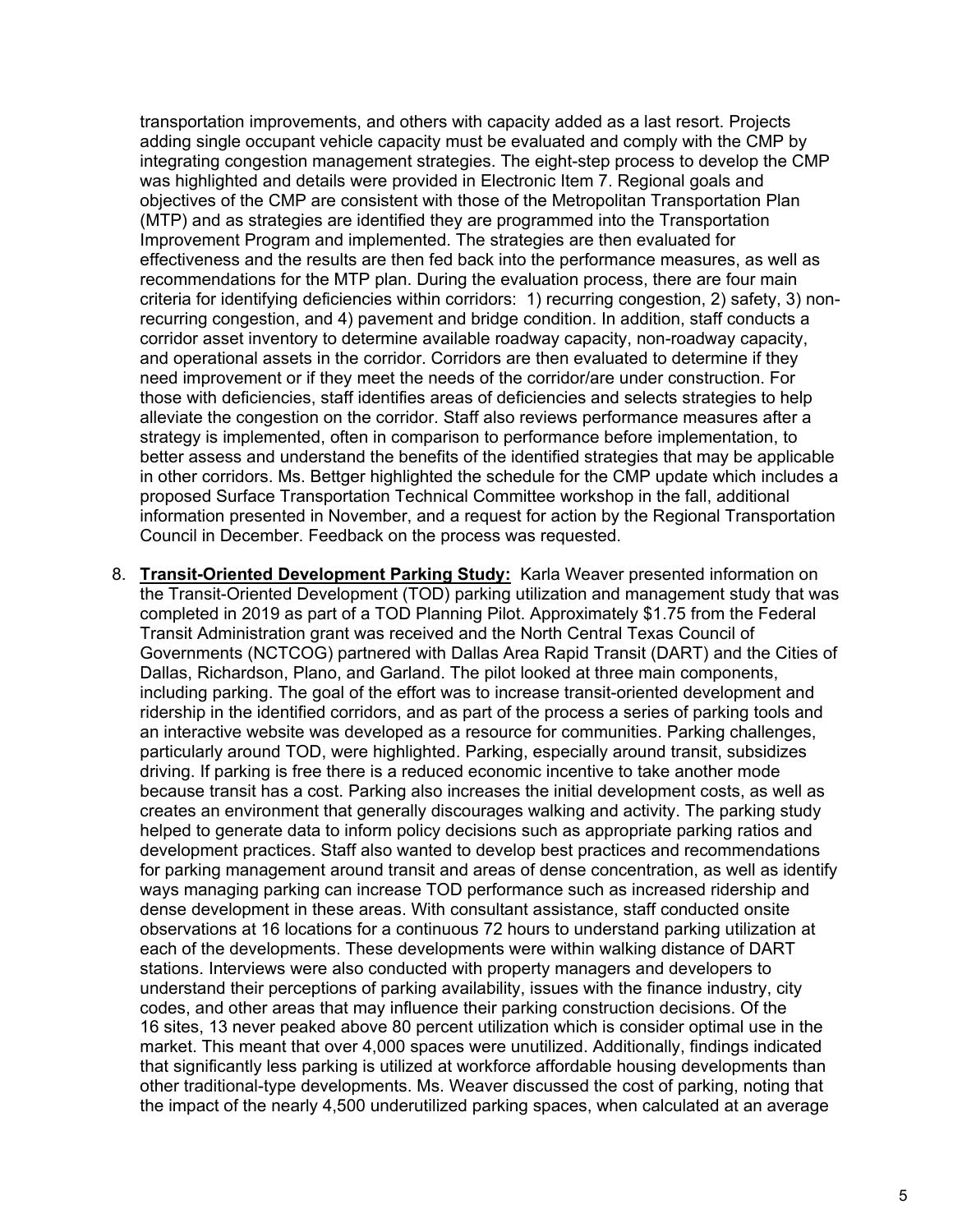cost of \$17,000 to \$40,000 per garage spaces, has a value of approximately \$80 million that is not being utilized. These costs impact the private developer, as well as public-private partnerships, local governments, and State investments. A smarter parking policy could help reduce construction costs. The developer influence to build beyond the minimum number of parking spaces, as well as the influence of lenders, brokers, and tenants in determining the supply of parking was discussed. To help advance the conversation for both the public and private sector, a toolbox has been created where agencies can find the study and relevant data: [www.parkingtoolboxntx.org.](http://www.parkingtoolboxntx.org/) Michael Morris noted that parking is an area in which it is important, as a region of 8 million, to advance a policy that addresses fundamental elements and appropriate solutions for parking in the region. Ann Zadeh discussed workforce housing and the benefit of using unneeded parking space for more affordable housing, as well as potential cost savings. She also noted the importance of educating the public who often have the perception that there is not enough parking. Cara Mendelsohn noted the areas included in the pilot and the estimated cost of \$17,000-\$40,000 per space for garage structures. She asked if staff had an estimate of surface parking costs, which is primarily the type of parking at the locations observed. Ms. Weaver noted that the \$1.75 million funding was for a study conducted at private developments that included multifamily, office complexes, or a combination of those near stations which were primarily parking garages. Ms. Mendelsohn also asked if staff has looked at places such as Galatyn Park that does not have parking to determine how many people are walking to the location versus being dropped off. Ms. Weaver noted that staff will confirm if Galatyn Park was an area that was studied and added that initial feedback from the pilot will help determine if this study can potentially be expanded to other areas. Ms. Mendelsohn noted she believed this is an important conversation, but that in her opinion the information presented does not quite hit the target of the situation and estimates that parking costs \$17,000-\$40,000 per space is not a fair way to measure since much of the parking is surface parking. Mr. Morris discussed the parking study and noted this is just one of many parking strategies on which staff works. Staff can provide any information that is helpful. Ms. Weaver added that as part of the study, surveys were conducted with users of the system, residents, employees, and employers and the information will be available soon.

9. **Federal and State Legislative Update:** Rebekah Hernandez provided a federal legislative update. Regarding transportation reauthorization, action is needed by September 30, 2020. Currently, the House has approved the Investing in a New Vision for the Environment and Surface Transportation (INVEST) in America Act as part of HR 2. The Senate approved a partial version of a surface transportation bill in 2019 that only includes the highway portion and would still need to act and provide language for transit, safety, and rail. Funding must also be identified for the bill. HR 2, the Moving America Forward Act, is a \$1.5 trillion infrastructure bill that includes transportation, water, broadband, housing, energy, and healthcare, as well as INVEST text. The INVEST in America Act includes nearly \$500 billion in federal funding for FY2021 through FY2025 and was approved by the House Transportation Committee on June 18. The text was then rolled into HR 2 and approved by the House on July 1, mostly along party lines. The bill is divided into four divisions. Division A maintains existing program structure for FY2021 and extends authorized funding levels. In addition, it provides some additional funding for specific agencies for relief from COVID revenue loss. Division B reauthorizes highway, transit, and safety programs for four more years. Division C is for hazardous material safety reauthorization and Division D is for rail reauthorization. Major themes of the INVEST in America Act include focus on improvements to existing facilities versus new capacity, creates at least 20 new programs/grant programs, includes climate, resiliency, and greenhouse gas reductions, as well as bicycle/pedestrian access and safety, increased transit funding, and bridge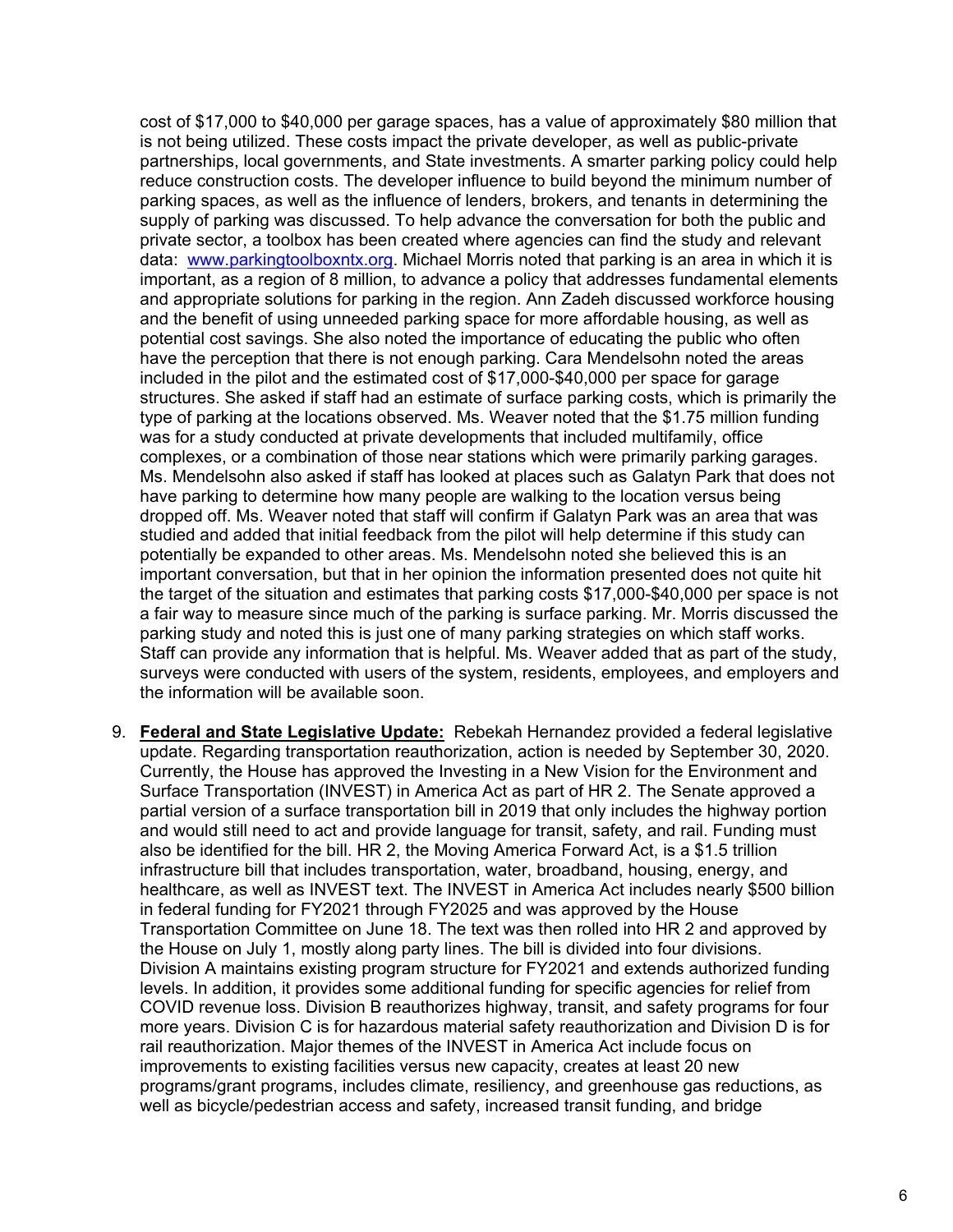improvements. Ms. Hernandez noted that Congress must also act on appropriations by September 30 or a continuing resolution. On the Transportation, Housing, and Urban Development section, the bill provides \$75.9 billion for the standard four titles in the bill, which is a \$1.65 billion increase over 2020 funding levels. However, there is a new, additional title that provides an additional \$75 billion in appropriations for FY2020. This basically doubles the bill but is designated for off-budget emergencies that both Congress and the President would have to designate and approve. The bill will go before the full House Appropriations Committee in mid-July and Senate markups have been delayed. Ms. Hernandez also provided a State legislative update. The House and Senate legislative committees have canceled all interim hearings due to COVID-19. Staff will continue to monitor if interim hearings are scheduled and will also continue to review comptroller revenue estimates. The comptroller is expected to provide a mid-cycle revenue estimate later in July. This is usually done at the beginning of a legislative session and legislators review the information as they craft the next two-year budget. Additionally, the Texas Transportation Commission continues to meet monthly and the public comment period for the draft FY2021 Unified Transportation Program is open from July 10-August 10. As a reminder, Ms. Hernandez noted that the first day of the 87<sup>th</sup> Texas Legislature is January 12, 2021. Bill filing begins November 9, 2020. North Central Texas Council of Governments staff will soon begin preparations for the draft Regional Transportation Council Legislative Program for the Texas Legislature and will provide updates to members.

10. **Update on Volkswagen Settlement and Zero Emission Vehicle Corridor:** Lori Clark provided an update on Volkswagen Settlement activities and specifically discussed those related to zero-emission vehicles. The Volkswagen Settlement includes two separate programs creating opportunities to reduce emissions and improving air quality: 1) Texas Volkswagen Environmental Mitigation Program and 2) Zero-Emission Vehicle (ZEV) Investment. Several programs are included in the mitigation program and are in various stages. Funding opportunities for refuse vehicles and freight/port drayage vehicles remain open and applications are accepted on a first-come, first served basis. Staff continues to track the progress of the individual programs and the percentage of available funding that has been requested. The Dallas-Fort Worth region continues to lead the State in demonstrating demand for the funding and staff continues to prepare for potential opportunities to request consideration for allocation of funds remaining unallocated in various programs. Program eligibility and current funding availability for the two open programs were highlighted and details were provided in Electronic Item 10. She noted that staff has worked with the City of Dallas to help ensure that small contractors for cities have an opportunity to apply for funding and that those interested should contact staff. Ms. Clark also discussed Electrify America, a subsidiary of Volkswagen that is responsible for investing \$2 billion nationwide in ZEV infrastructure and education/outreach to raise awareness of zero-emission vehicles. Most of the emphasis has been on battery electric vehicles, but Electrify America is now requesting information to help guide its next funding opportunity. Comments are due July 31, 2020. The North Central Texas Council of Governments (NCTCOG) will be submitting information at the regional level, but individual communities were encouraged to provide community-specific information that may help with future funding investments in the Dallas-Fort Worth region. Details are available at [www.electrifyamerica.com.](http://www.electrifyamerica.com/) In addition, Ms. Clark highlighted information about the IH 45 ZEV Corridor Deployment Plan. In 2019, the Federal Highway Administration (FHWA) awarded funds to NCTCOG to develop zero-emission infrastructure on IH 45 from the Dallas-Fort Worth region through Houston to the seaports, including both hydrogen refueling and battery electric vehicle charging. The corridor currently has a 111-mile gap in electric vehicle charging between Ennis and Madisonville. NCTCOG staff has submitted that this